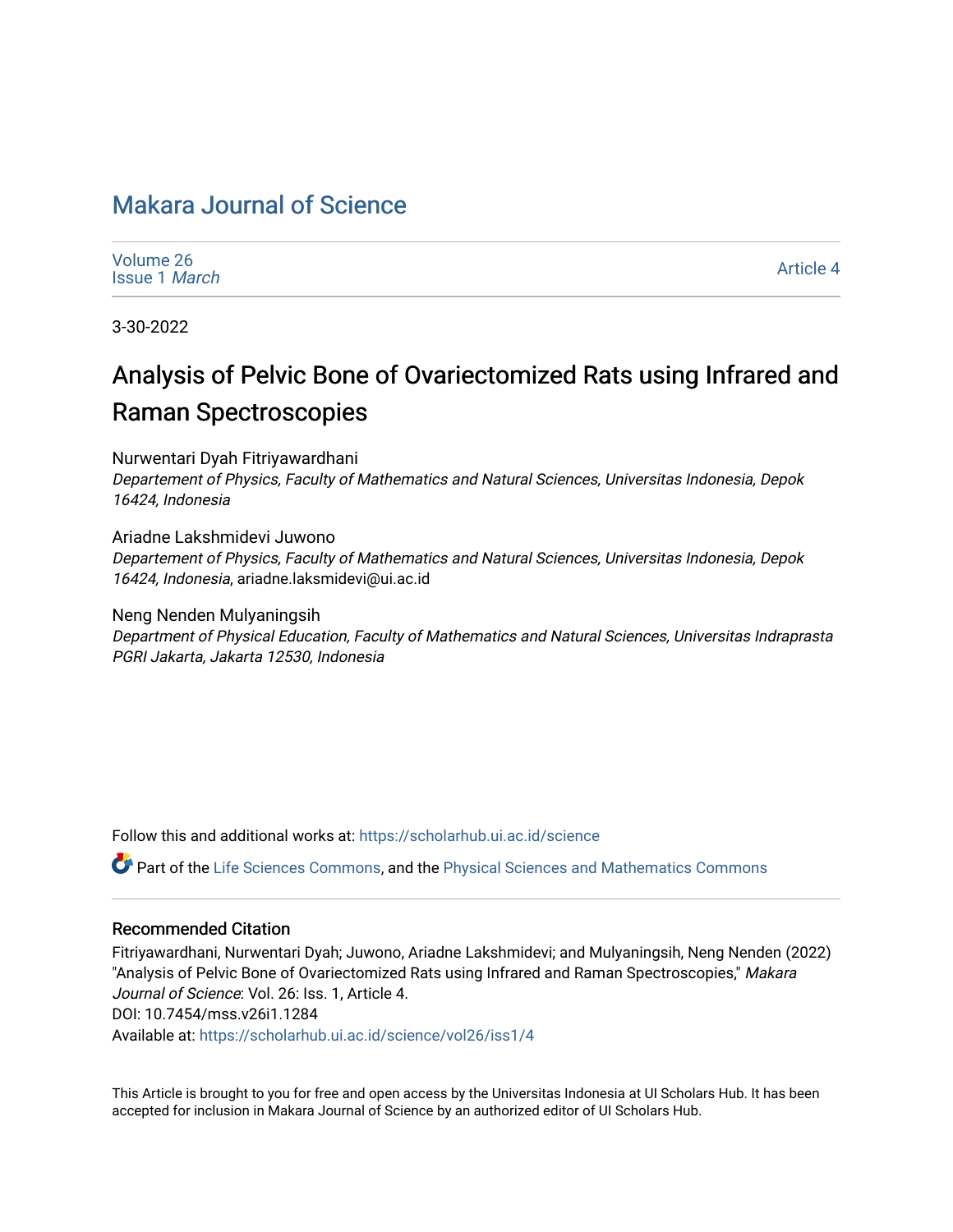# **Analysis of Pelvic Bone of Ovariectomized Rats using Infrared and Raman Spectroscopies**

Nurwentari Dyah Fitriyawardhani<sup>1</sup>, Ariadne Lakshmidevi Juwono<sup>1\*</sup>, and Neng Nenden Mulyaningsih $^2$ 

1. Departement of Physics, Faculty of Mathematics and Natural Sciences, Universitas Indonesia, Depok 16424, Indonesia 2. Department of Physical Education, Faculty of Mathematics and Natural Sciences,

Universitas Indraprasta PGRI Jakarta, Jakarta 12530, Indonesia

*\*E-mail: ariadne.laksmidevi@ui.ac.id*

Received September 29, 2021 | Accepted January 1, 2022

#### **Abstract**

Osteoporosis is a bone disease that generally occurs in postmenopausal women. Osteoporosis can be studied using an animal model such as rats because rat bone structure is similar to human bone structure. This research aimed to analyze pelvic bones of ovariectomized rats that showed osteoporosis signs for the first time. In this study, 20 *Rattus norvegicus* were given ovariectomy at 12 weeks of age and were used as an animal model for menopausal women. The rats were euthanized every 2 weeks from 13 to 21 weeks of age. In addition, the pelvic bones of ovariectomized rats will be analyzed using FTIR and Raman spectroscopy to show the first osteoporosis signs periodically. Results of FTIR and Raman spectroscopy indicated that the pelvic bones of the ovariectomized rats showed the first osteoporosis signs at 17 weeks of age with changes in phosphate and carbonate contents, increased hydroxyl functional groups, reduction of mineral maturity about 7.47%, and reduction of crystallinity about 29.26%. In addition, morphological changes from fine fibers to coarser fibers and reduction of the crystal size and crystallinity index at the angle of  $2\theta \approx 25^{\circ}$  about 9.29% and 25.18%, respectively, were observed using SEM-EDS and XRD.

*Keywords: osteoporosis, ovariectomy, Rattus norvegicus, rat pelvic bones*

#### **Introduction**

Osteoporosis is a bone disease with reduced bone mass, which increases the risk of fractures and changes in bone composition that can reduce bone strength [1]. Some factors such as gender, age, race, hormonal factors, body weight, heredity, and lifestyle can increase the risk of osteoporosis [2]. Osteoporosis often occurs in women who experienced menopause, in which estrogen hormone decreases in their bodies. The effects of the loss of estrogen in the body increase bone resorption and reduce bone formation because it plays a role in bone remodeling [3]. Osteoporosis in postmenopausal bone can be analyzed using an animal model such as white rats, which are given ovariectomy. This treatment is used to remove the ovaries from the body of an animal model; thus, it can be studied when it first shows osteoporosis in the bone. World Health Organization has reported that white rats with osteoporosis are a good representation of osteoporosis that occurs in the human bone because the rat bone structure is similar to the human bone structure by anatomy and bone conditions [4].

In previous research, the pelvic bone of ovariectomized rats was rarely used to determine osteoporosis. In addition, rats were used to determine the bone quality of rats with chronic kidney disease and characterized using Fourier transform infrared (FTIR) and Raman spectroscopies to analyze the functional groups of the bone. Changes in bone quality were not studied because the rats were only given a treatment in one time of period, and no rats were given a placebo for comparison [5]. In similar research, rats were used to determine the effects of standard dietary and nano-calcium dietary on the femur and tibia of ovariectomized *Rattus norvegicus* with osteoporosis [6]. The results showed that at the age of 21 weeks, the femur and tibia were in osteoporosis condition after being given ovariectomy, but this finding was not shown by Raman spectroscopy results compared with FTIR results. In addition, the pelvic bone was not used in previous studies to analyze the first osteoporosis signs caused by ovariectomy. Therefore, in this study, the pelvic bones of ovariectomized *Rattus norvegicus* were used to observe the changes in pelvic bones, which was considered as an active bone that hold the upper body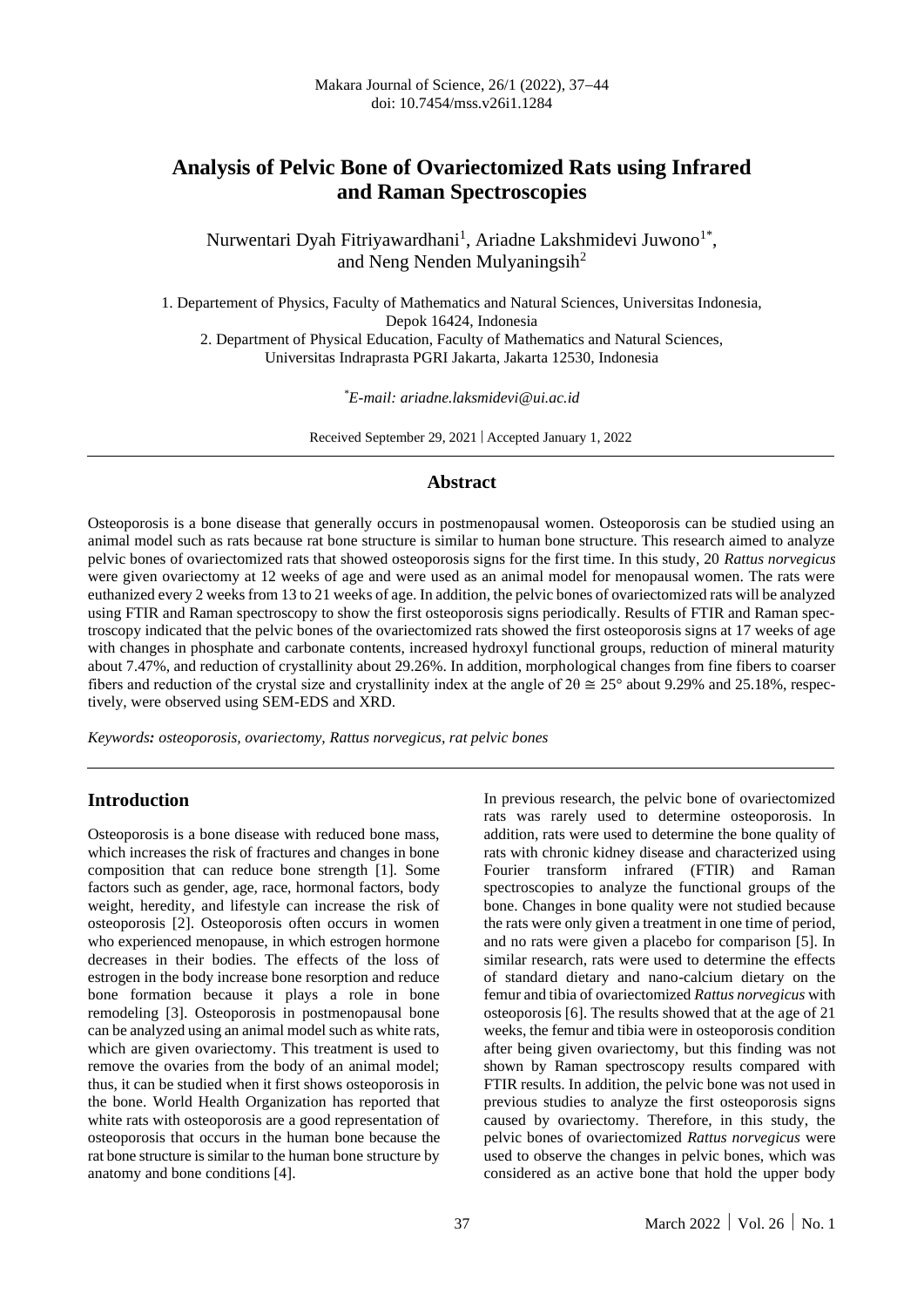after being given ovariectomy. The novelty of this study was to analyze rat's pelvic bone with ovariectomy using two different spectroscopies, namely, FTIR and Raman spectroscopies, to show the first osteoporosis sign periodically. This study aimed to analyze the characteristics of the pelvic bones of ovariectomized rats with regard to functional groups, mineral maturity, morphology, and crystallinity using FTIR spectroscopy, Raman spectroscopy, scanning electron microscopy– energy-dispersive spectroscopy (SEM-EDS), and X-ray diffraction (XRD).

### **Methods**

In this research, the use of an animal model of rats and treatment such as ovariectomy and euthanasia was approved by the Health Research Ethics Committee of the Faculty Medicine, Universitas Indonesia, Cipto Mangunkusumo Hospital with protocol number 17-05- 0421. Twenty white (*Rattus norvegicus*) Sprague– Dawley rat strains were obtained from the Indonesian Food and Drug Authority (Indonesian FDA) at the age of 6 weeks. This age was the weaning age of rats, which was maintained until 12 weeks where the reproductive organs were mature. Rats were given standard dietary F1- Spectra-3, and enough water was placed on a bottle hung on the cage. Rat pelvic bone preparation and breeding were referred to as the modified bone preparation from a previous study [6]. In addition, rat pelvic bones were obtained from four rats without ovariectomy as control rats (non-OVX rats) at 13 weeks of age. The samples were identified as PK. Furthermore, 16 rats (OVX rats) were ovariectomized at 12 weeks of age and euthanized every 2 weeks from 13 to 21 weeks of age [6]. These samples were identified as PO15, PO17, PO19, and PO21.

The pelvic bones of rats were cleaned from bone tissues and dried at 60 °C for 24 h. Dried pelvic bones were soaked in hydrazinium hydroxide for 7 days to remove organic substances that were stuck on the bones. After 7 days, pelvic bones were soaked in alcohol for 1 h and then rinsed with Aquades three times. Afterward, the pelvic bones were dried again at 60 °C for 24 h [6]. The pelvic bones were then crushed with a mortar and pestle until smooth to be characterized.

The pelvic bones of rats were characterized using FTIR (Nicolet™ iS50 FTIR Spectrometer with NIR Module, Universitas Indonesia ILRC Laboratory) and Raman spectroscopy (Micro Confocal Hyperspectral 3D Imaging Raman Spectrometer, Universitas Indonesia ILRC Laboratory) to observe the changes in wavenumbers, mineral maturity, and crystallinity in pelvic bones with ovariectomy. The mineral maturity and crystallinity were analyzed using FTIR spectroscopy with a ratio of wavenumbers of  $1030/1110$  cm<sup>-1</sup> and splitting factor (SF) of *v<sup>4</sup>* phosphate. Furthermore, the mineral maturity

and crystallinity were analyzed using Raman spectroscopy with a full width at half maximum  $(FWHM)$  of  $v_1$  phosphate. In addition, SEM-EDS (Hitachi SU-3500 Scanning Electron Microscope) and XRD (Rigaku SmartLab) were used in this study to analyze the morphology, mineral contents, and crystallinity such as crystal size, crystallinity index, and lattice parameter of pelvic bones with ovariectomy. Moreover, a t-test was used in this study to analyze the significant values of rat bones with and without ovariectomy. Statistically,  $P < 0.01$  was considered as significant values.

### **Results and Discussion**

FTIR spectra showed inorganic and organic contents of bones (Figure 1.a). The inorganic contents are  $v_4$  phosphate at a wavenumber of 599 and 558 cm<sup>-1</sup>; *v*<sub>2</sub> carbonate at 872 cm−1 ; *v*<sup>1</sup> phosphate at a range of 1017 cm−1 ; *v*<sup>3</sup> carbonate at a range of 1451–1466 cm−1 ; and hydroxyl groups at 2850, 2918, 3290, and 3316 cm<sup>-1</sup>. Furthermore, amide II and amide I show organic contents at wavenumbers of 1537 and 1631 cm<sup>-1</sup>, respectively.

The splitting peak of  $v_4$  phosphate at wavenumbers of 559 and 599 cm−1 decreased by about 3.45% in the PO21 bone. These changes indicate that calcium phosphate is in crystal form because those peaks are linear to crystallinity  $[7]$ . The  $v_2$  carbonate intensity also decreased at wavenumbers of 872 cm<sup>-1</sup> by about 2.01%, indicating that the crystallinity of the bone is low [8]. The appearance of *v*3 carbonate showed that calcium phosphate was in the form of carbonate apatite, which is a type-B carbonated apatite [7]. The *v*1 phosphate band shifted to the right of the spectra, which indicated a loss in the vibrational band [9]. The increase and narrower peaks of the hydroxyl groups by about 40.8% showed a reduction in crystallinity and crystal size of the bone. Moreover, the appearance of amide I and amide II in bones indicated that bones still contained organic content in the form of protein. The changes in pelvic bones without and with ovariectomy were analyzed using a t-test. The FTIR result showed that the wavenumbers of the PK bone with PO15, PO17, PO19, and PO21 were significantly different  $(P < 0.01)$ . In a previous study, the wavenumbers of osteoporosis are significantly different from normal bones because of the loss of carbonate (*P*=0.007) [10].

Mineral maturity was calculated on the basis of the absorption band  $v_1$  phosphate deconvolution with a ratio of wavenumber peaks at  $1030/1000$  cm<sup>-1</sup> (Table 1). The mineral maturity of pelvic bone toward osteoporosis decreased by about 7.47% and showed an imbalance of bone remodeling. Mineral maturity is related to bone remodeling because it is used to balance bone remodeling [11]. The SF of  $v_4$  phosphate had a fluctuating pattern (Table 1). When the crystallinity decreases, the bone density also decreases, and bone becomes brittle. The SF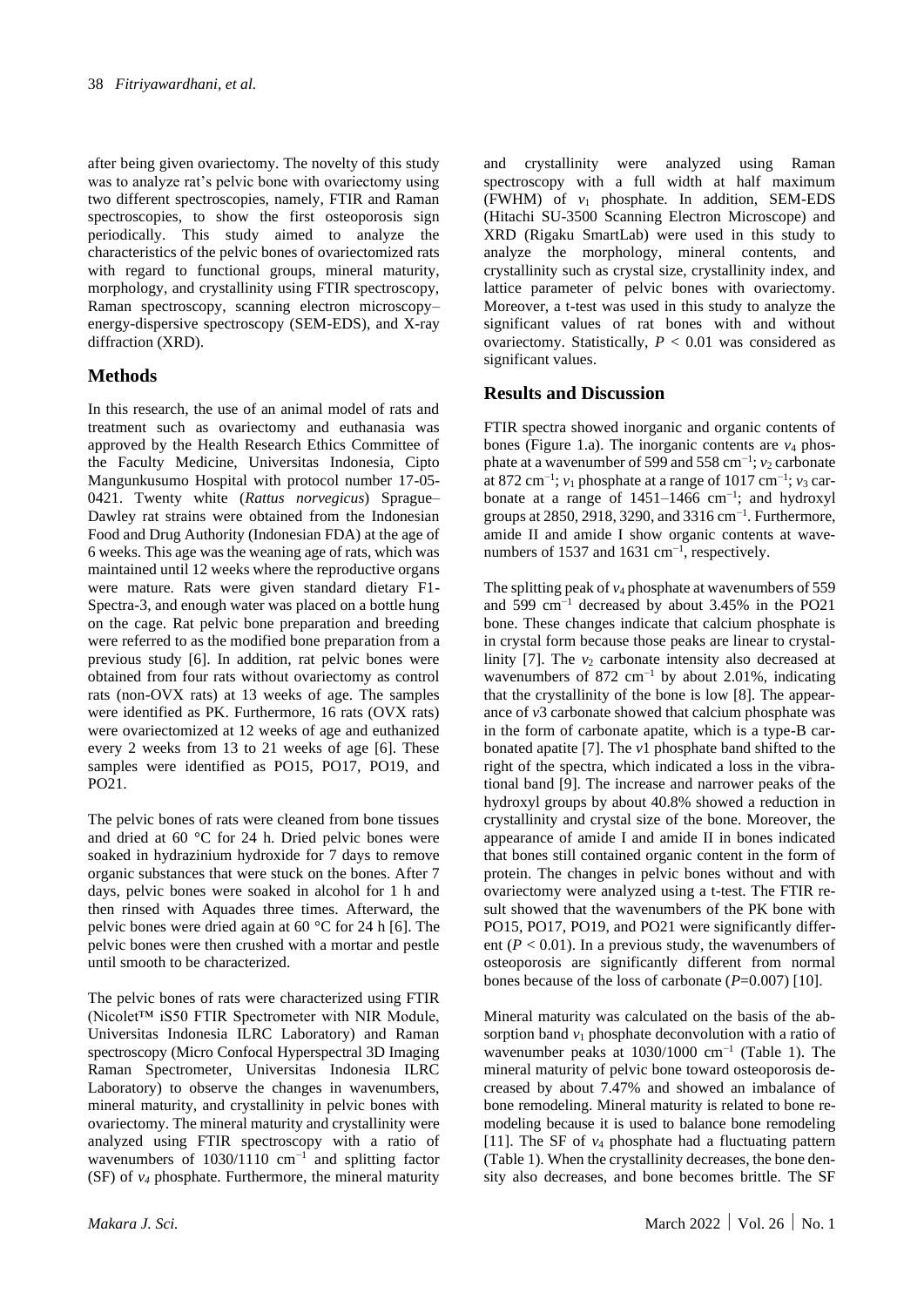values of rat's bone did not show consistent changes because FTIR was not sensitive to determine the crystallinity of bone samples [5].

Raman spectra showed inorganic and organic contents of bones (Figure 1.b). The inorganic contents are  $v_2$  phosphate at 428 cm<sup>-1</sup>, *v*<sub>4</sub> phosphate at 589 and 587 cm<sup>-1</sup>, *v*<sub>1</sub>

phosphate at the range of 959 cm<sup>-1</sup>, and  $v_1$  carbonate at a wavenumber of 1062 cm<sup>-1</sup>. Furthermore, the organic contents that were found were phenylalanine at 1002 cm−1 ; proline at 853 and 887 cm−1 ; amide I at the range of 1663–1666 cm<sup>-1</sup>; amide II at 1295 cm<sup>-1</sup>; and CH<sub>2</sub> and CH<sub>3</sub> at 2849, 2881, 2935, and 3061 cm<sup>-1</sup>.







**Figure 1. Rat's Pelvic Bones toward Osteoporosis Spectra in the Range of 4000–400 cm−1 using (a) FTIR and (b) Raman Spectroscopy**

**Table 1. Comparison between Crystallinity and Mineral Maturity using FTIR and Raman Spectroscopy**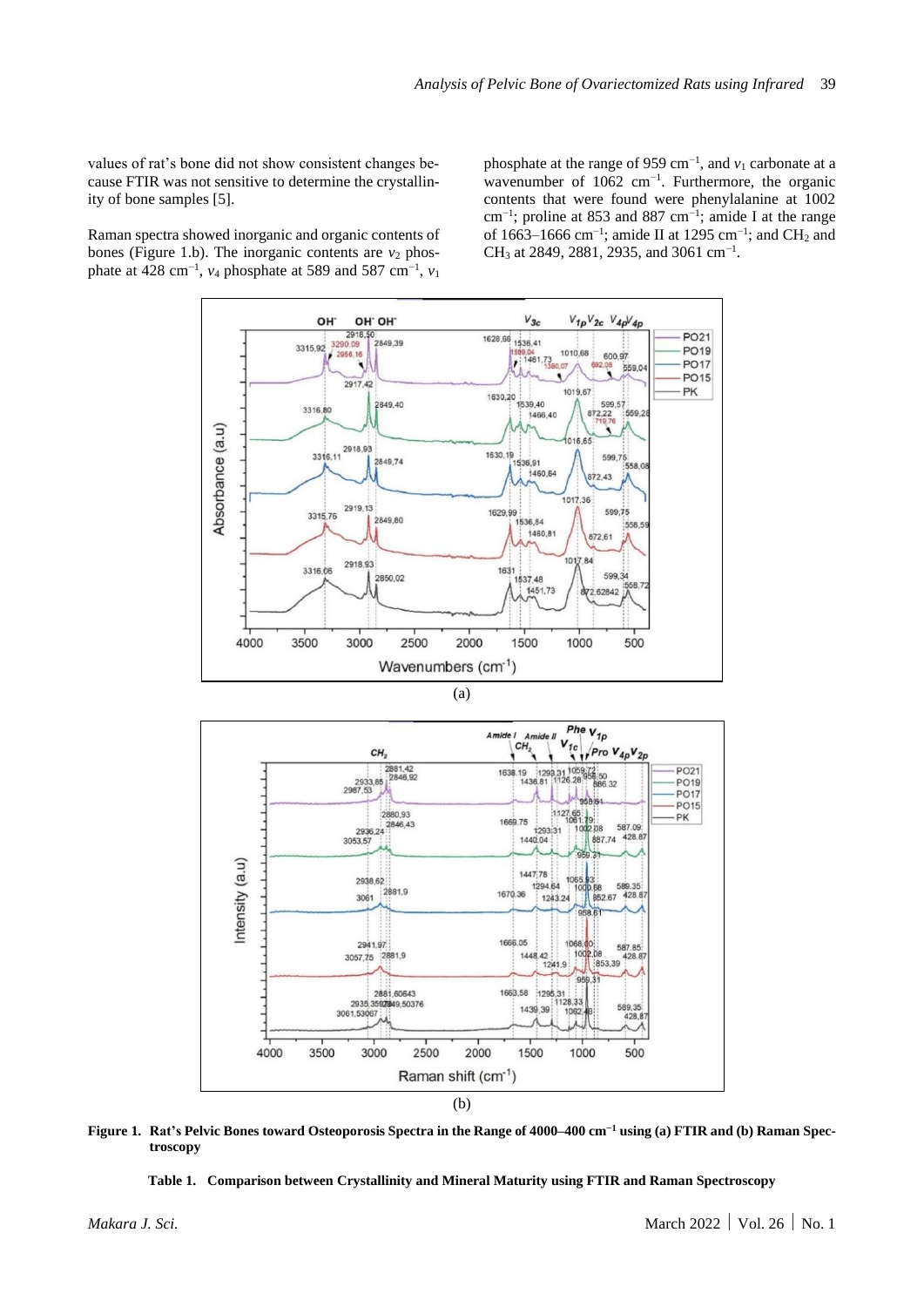| <b>Sample</b><br>Code |                                                     | <b>Crystallinity</b>              | <b>Mineral Maturity</b>          |                                                                                               |  |  |
|-----------------------|-----------------------------------------------------|-----------------------------------|----------------------------------|-----------------------------------------------------------------------------------------------|--|--|
|                       | <b>FTIR</b>                                         | <b>Raman spectroscopy</b>         | <b>FTIR</b>                      | <b>Raman Spectroscopy</b><br><b>Proportion with Crystallinity</b><br>using Raman Spectroscopy |  |  |
|                       | <b>Splitting Fac-</b><br>tor $(v_4$ phos-<br>phate) | <b>FWHM</b><br>$(v_1)$ phosphate) | Ratio 1030/1110 cm <sup>-1</sup> |                                                                                               |  |  |
| <b>PK</b>             | 3.43                                                | 17.60                             | 3.88                             | 17.60                                                                                         |  |  |
| PO15                  | $3.47*$                                             | $17.42*$                          | $3.81*$                          | $17.42*$                                                                                      |  |  |
| PO17                  | $3.48*$                                             | $16.72*$                          | $3.79*$                          | $16.72*$                                                                                      |  |  |
| PO19                  | $3.39*$                                             | $16.53*$                          | $3.65*$                          | $16.53*$                                                                                      |  |  |
| PO <sub>21</sub>      | $3.14*$                                             | $12.45*$                          | $3.59*$                          | $12.45*$                                                                                      |  |  |

( \* ) shows that pelvic bones without ovariectomy (PK) were significantly different with pelvic bone with ovariectomy (*P* < 0.01)

In Raman spectroscopy, the sharp and narrow peak is related to uniform and well-arranged crystals [12]. The intensity peak of  $v_2$  and  $v_4$  phosphate bands decreased, which indicates the reduction of crystal arrangement. By contrast, the  $v_1$  carbonate band at 1062 cm<sup>-1</sup> increased, which is a type-B carbonated apatite. In addition, it influences the intensity of  $v_1$  carbonate to increase and replace the phosphate band [13]. Phenylalanine and proline, which are proteins of bone from type I collagen, decreased. Protein plays a role in maintaining bone strength [14]. Moreover, the appearance of amide I, amide II, CH2, and CH<sup>3</sup> showed that pelvic bones still contained organic contents of bone after characterization using Raman spectroscopy [15]. The changes in pelvic bones without and with ovariectomy were analyzed using a ttest, and Raman spectroscopic results showed that PK bones with PO15, PO17, PO19, and PO21 bones were significantly different  $(P < 0.01)$ . In a previous study, the risk of osteoporosis was affected significantly by rats' age because of the shift of phosphate and carbonate on the spectra [16].

Crystallinity values also determine the mineral maturity of bone because these values are proportional to the crystallinity in Raman spectroscopy [17]. Crystallinity was calculated using the FWHM of the *v*<sup>1</sup> phosphate band at approximately 959  $cm^{-1}$  in the range of 1000–900 cm−1 . The crystallinity of PO21 bones was lower than that of PK bones (Table 1). Crystallinity was decreased with the mineral maturity about 29.26%. In this research, phosphate, carbonate, and hydroxyl were found in pelvic bone toward osteoporosis by FTIR, but in Raman spectroscopy, only phosphate and carbonate were found in the spectra. This result indicates that FTIR is sensitive to analyze the inorganic contents of the bone. However, Raman spectroscopy had a good resolution to analyze organic contents of the bone, such as amide I, amide II, CH2, CH3, phenylalanine, and proline, compared with

FTIR spectra, which could only analyze amide I and amide II. In addition, mineral maturity is more precisely determined using FTIR. It has constant values compared with Raman spectroscopy that uses crystallinity values. However, crystallinity is more precisely determined using Raman spectroscopy because it has constant values compared with FTIR, which has fluctuating values.

The morphology with  $2000\times$  magnification of pelvic bones toward osteoporosis was analyzed using SEM-EDS, and the result shows that fibers form with some granules that are not uniform. The morphology of the PK and PO15 bones (Figure 2.a and Figure 2.b) was smooth, and these bones had fine fibers. However, the morphology of the PO17, PO19, and PO21 bones (Figure 2.c–2.e) was rough, and these bones had coarse fibers. A previous study [18] showed a coarse fiber in the morphology of bone with osteoporosis. The changes in bone and the large granules that appeared on the morphology of the PO21 bone indicated osteoporosis after ovariectomy.

Mineral contents that were obtained using EDS are presented in Table 2. This table shows calcium, phosphorus, magnesium, oxygen, carbon, alumina, silicone, and natrium of pelvic bones toward osteoporosis. All the variations of rat's pelvic bones toward osteoporosis contained calcium, phosphorus, and magnesium, which are the dominant minerals of bone [19]. The bone mineral contents, particularly calcium, phosphorus, and magnesium, had fluctuating values because they depend on the spectrum areas. Based on previous studies [2], in human bones, osteoporosis can be influenced by other factors other than the changes in mineral contents, such as heredity, hormonal activity, lack of exercise, and less vitamin D intake.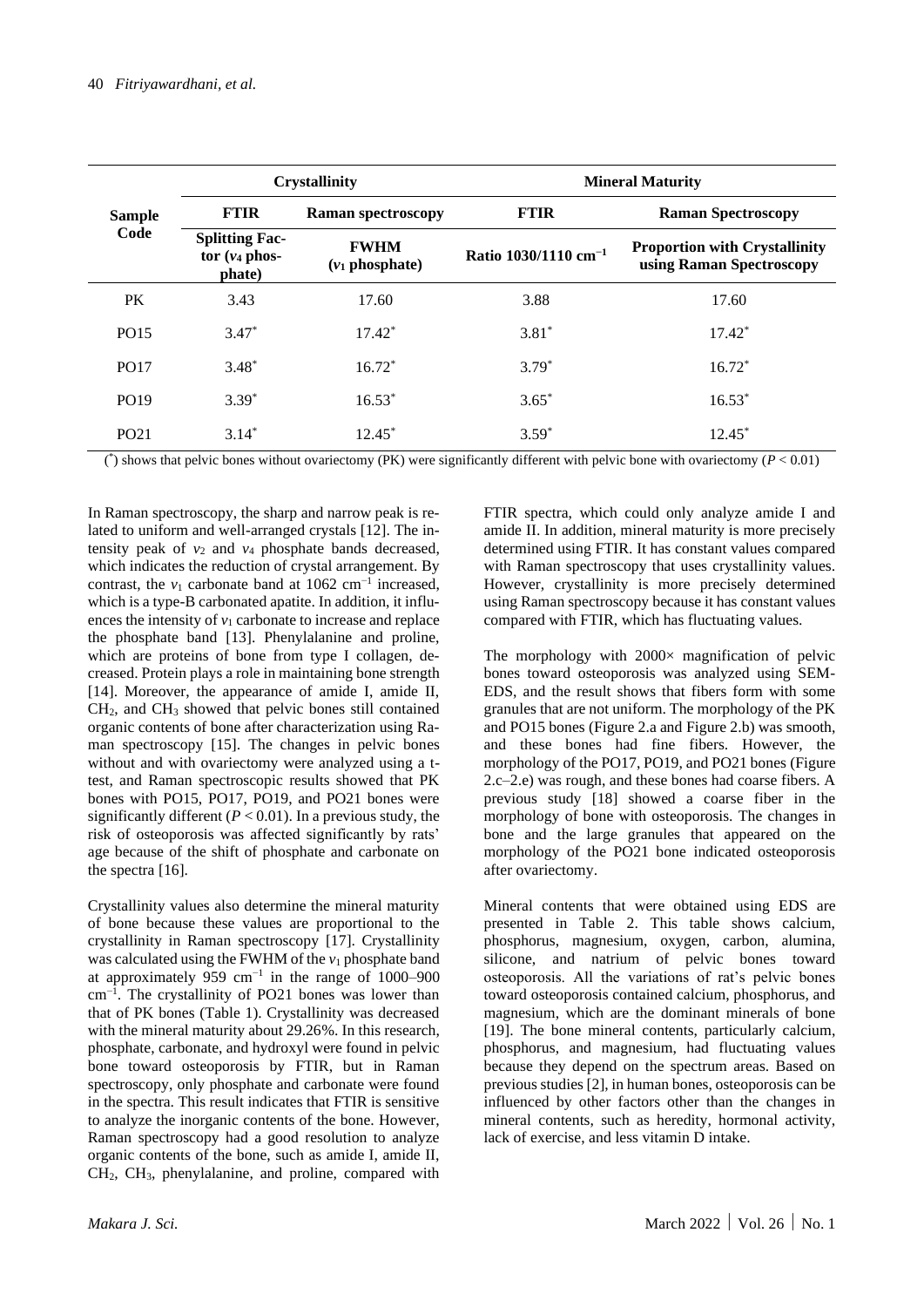(a)  $(b)$  (c)



**Figure 2. Morphology with 2000× magnification of rat pelvic bones toward osteoporosis: (a) PK, (b) PO15, (c) PO17, (d) PO19, and (e) PO21**

| <b>Sample Code</b> | Ca      | $\mathbf{P}$ | <b>Mg</b> | $\mathbf 0$ | $\mathbf C$ | Al  | Si                       | <b>Na</b> |
|--------------------|---------|--------------|-----------|-------------|-------------|-----|--------------------------|-----------|
|                    | Wt%     |              |           |             |             |     |                          |           |
| PK                 | 18.2    | 10.4         | 0.4       | 39.7        | 28.1        | 2.7 | 0.3                      | 0.3       |
| PO15               | $21.1*$ | $10.6*$      | $0.5*$    | 39.1        | 26.6        | 1.2 | 0.5                      | 0.4       |
| PO17               | $27.8*$ | $12.6*$      | $0.6*$    | 30.9        | 27.8        | 0.2 | $\qquad \qquad -$        | 0.2       |
| PO19               | $21.3*$ | $12.0*$      | $0.3*$    | 41.0        | 24.5        | 0.4 | $\overline{\phantom{a}}$ | 0.4       |
| PO <sub>21</sub>   | $19.6*$ | $10.6*$      | $0.3*$    | 39.1        | 28.8        | 1.2 | $\overline{\phantom{a}}$ | 0.4       |

**Table 2. Bone Mineral Contents of Rat's Pelvic Bones toward Osteoporosis using EDS**

additional: the gray table shows the dominant mineral of bones

 $(*)$  shows that pelvic bones without ovariectomy (PK) were significantly different from pelvic bones with ovariectomy  $P < 0.01$ )

Ca/P ratio values were obtained from rat's pelvic bones with and without ovariectomy (Table 3). The values were higher than the stoichiometry Ca/P ratio, which is 1.67. This result indicates the possibility to form other compounds such as CaO, which could reduce bone mineral strength and increase carbonate ion [20]. Therefore, the increase in the Ca/P ratio of rat's pelvic bones toward osteoporosis showed a decrease in bone mineral strength.

XRD analysis focused on scattering angles (2θ) between  $20^{\circ}$  and  $40^{\circ}$  (Figure 3). Pelvic bone toward osteoporosis showed a (002) plane on  $2\theta$  angles at  $25^{\circ}$ . The (002) peak of ovariectomized pelvic bone shifted to the right (Figure 3), thereby decreasing the distance between planes. Moreover, the diffraction peak of the pelvic bone with ovariectomy was wider than that of PK bones, which indicated a reduction in crystal size. The t-test of the XRD pattern showed that PK bones (non-OVX rats) were significantly different (*P* < 0.01) from PO17, PO19, and PO21 (OVX rats). However, PO15 bones were not significantly different from PK bones without ovariectomy. A previous study explained that the patterns of the bone with and without ovariectomy were significantly different using XRD [21].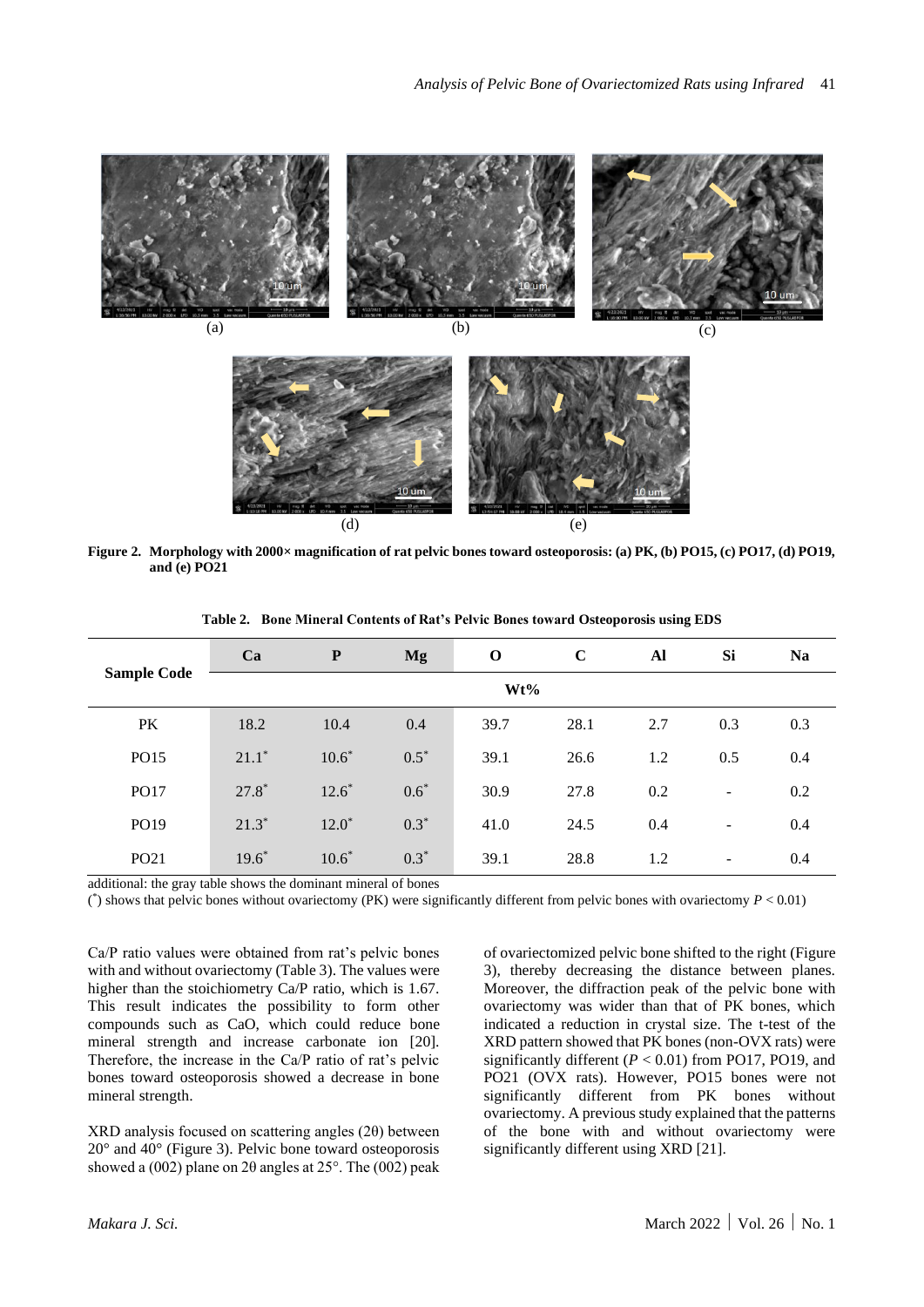|                    | Ca   | D      | Ca/P ratio |  |
|--------------------|------|--------|------------|--|
| <b>Sample Code</b> |      | $Wt\%$ |            |  |
| PK                 | 18.2 | 10.4   | 1.75       |  |
| PO15               | 21.1 | 10.6   | $1.99*$    |  |
| PO17               | 27.8 | 12.6   | $2.21*$    |  |
| PO19               | 21.3 | 12.0   | $1.77*$    |  |
| PO <sub>21</sub>   | 19.6 | 10.6   | $1.85*$    |  |

**Table 3. Ca/P Ratio of Rat's Pelvic Bones toward Osteoporosis**

( \* ) shows that pelvic bones without ovariectomy (PK) were significantly different from pelvic bones with ovariectomy (*P* < 0.01)



**Figure 3. XRD Pattern of Rat's Pelvic Bones toward Osteoporosis in the Range of 2 Angles between 20° and 40°**

**Table 4. Crystal Size, Index Crystallinity, and Lattice Parameter of Pelvic Bones toward Osteoporosis using XRD in 2 Angles at 25°**

| <b>Sample Code</b> | $2\theta$ (deg) | <b>FWHM</b> | Crystal Size (nm) | <b>Crystallinity</b><br><b>Index</b> | Lattice Parameter (Å) |             |
|--------------------|-----------------|-------------|-------------------|--------------------------------------|-----------------------|-------------|
|                    |                 |             |                   |                                      | $a = b$               | $\mathbf c$ |
| <b>PK</b>          | 25.77           | 1.28        | 12.05             | $6.50 \times 10^{-3}$                | 9.39                  | 6.88        |
| PO15               | 25.83           | 1.35        | 11.45             | $5.59 \times 10^{-3}$                | 9.39                  | 6.87        |
| <b>PO17</b>        | 25.77           | 1.40        | $11.03*$          | $4.99 \times 10^{-3*}$               | 9.41                  | 6.87        |
| PO19               | 25.81           | 1.40        | $11.01*$          | $4.97 \times 10^{-3*}$               | 9.39                  | 6.89        |
| PO <sub>21</sub>   | 25.91           | 1.41        | $10.93*$          | $4.87 \times 10^{-3*}$               | 9.39                  | 6.87        |

(\*) shows that pelvic bones without ovariectomy (PK) were significantly different with pelvic bone with ovariectomy ( $P < 0.01$ )

Crystallinity from XRD determines the crystal size, crystallinity index, and lattice parameter. The decrease of crystal size and crystallinity index is shown in Table 4. Crystal size in osteoporosis is smaller than that of normal bone without osteoporosis [22]. The decrease in crystal size about 9.29% indicates osteoporosis. When the crystal size decreases, bone density also decreases because the crystal size affects bone density [23]. The crystallinity index was obtained using FWHM of the (002) plane because it has a good resolution to determine the bone during maturity. The crystallinity index slowly decreased in the PO21 bone (Table 4). The decrease of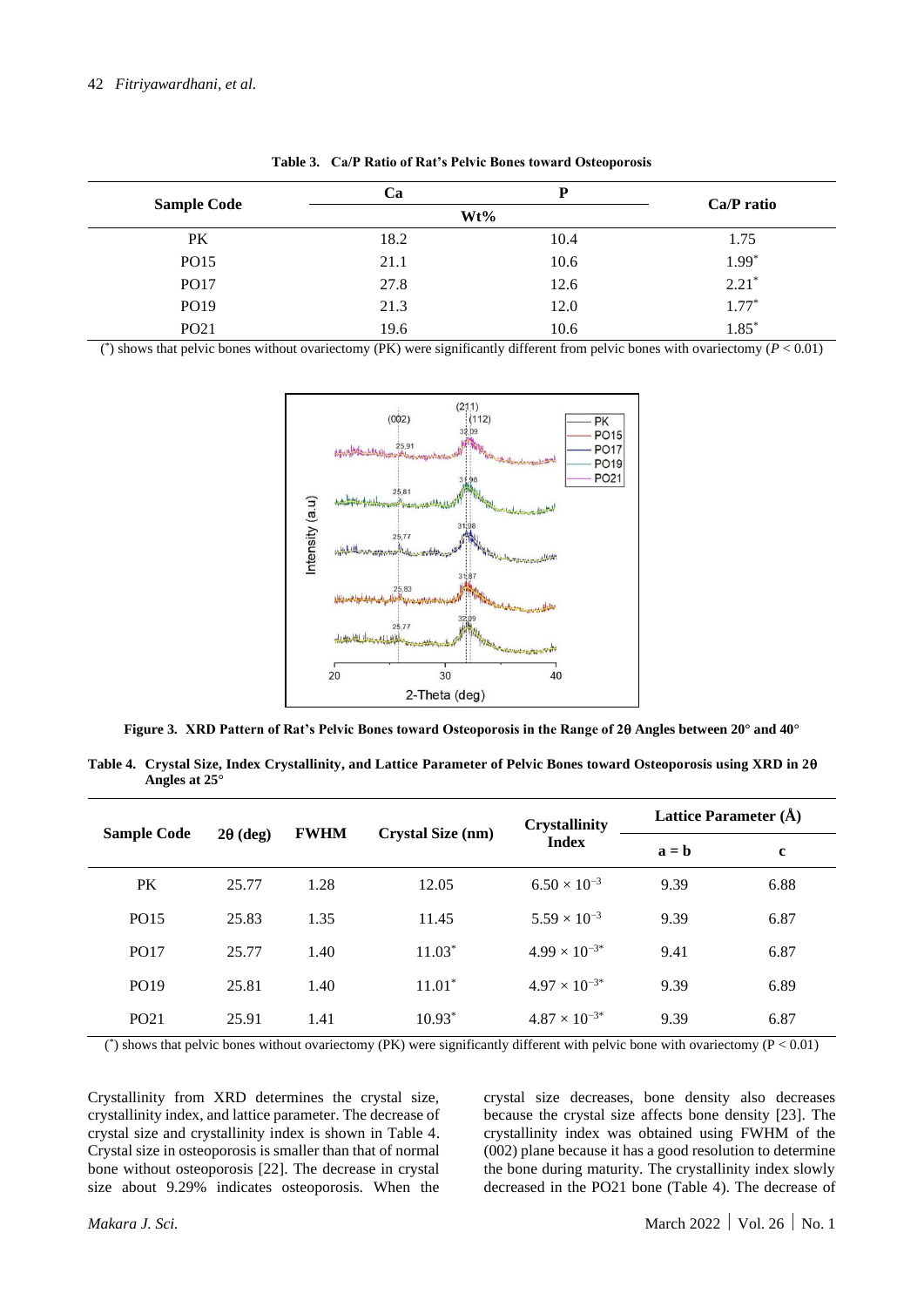the crystallinity index about 25.18% indicates that the bone gradually develops osteoporosis [24].

The crystal structure of hydroxyapatite is hexagonal with lattice parameters,  $a = b = 9.432 \text{\AA}$ ,  $c = 6.881 \text{\AA}$ , and  $\alpha =$  $β = 90°$ , γ = 120°. The lattice parameters were obtained using *Highscore Plus* software  $(a = b \neq c \text{ and } \alpha = \beta \neq \gamma$ , Table 4). This table shows that the crystal structure of pelvic bones toward osteoporosis was hexagonal.

### **Conclusion**

Rats with ovariectomy started to show first osteoporosis signs in the pelvic bone of rats that were euthanized at 17 weeks of age as indicated by the reduction and changes in phosphate and carbonate content about 3.45% and 2.01%, respectively. Moreover, the increase of hydroxyl functional groups about 40.8%, the reduction of mineral maturity about 7.47%, and the reduction of crystallinity about 29.26% were compared with those of the pelvic bone of non-ovariectomized rats. Furthermore, morphological changes from fine fibers to coarse fibers were observed in the pelvic bones of ovariectomized rats, and the crystal size and crystallinity index at the angle of  $2\theta \approx$ 25° decreased by 9.29% and 25.18%, respectively.

#### **Acknowledgements**

This research was partially funded by "Hibah TADOK Universitas Indonesia" No. 1331/UN2.R3.1/HKP.05.00/ 2018.

## **References**

- [1] Johnston, C.B., Dagar, M. 2020. Osteoporosis in Older Adults. Med. Clin. N. Am. 104(5): 873–884, https://doi.org/10.1016/j.mcna.2020.06.004.
- [2] Ott, S.M. 1990. Editorial: Attainment of peak bone mass. J. Clin. Endoc. M. 71(5): 1082, https://doi.or g/10.1210/jcem-71-5-1082.
- [3] Khosla, S., Oursler, M.J., Monroe, D.G. 2012. The Iowa new practice model: Advancing technician roles to increase pharmacists' time to provide patient care services. Trends End. Metab. 11(23): 576–581, https://doi.org/10.1016/j.tem.2012.03.008.
- [4] Ghasemi, A., Jeddi, S., Kashfi, K. 2021. The Laboratory Rat: Age And Body Weight Matter. EXCLI J. 20: 1431–1445, https://doi.org/ 10.17179/e xcli2021-4072.
- [5] Kimura-Suda, H., Ito, T. 2017. Bone quality characteristics obtained by Fourier transform infrared and Raman spectroscopic imaging. J. Oral Biosci. 59(3): 142–145, https://doi.org/10.1016/j.jo b.2017.04.002.
- [6] Mulyaningsih, N.N., Juwono, A.L., Soejoko, D.S., Astuti, D.A. 2019. Effect of Giving Nano Calcium Phosphate Diet on Mineral Content and Function Groups of Ovariectomy Tibia Rats. Asian J. Appl. Sci. 7(5), https://doi.org/10.24203/ajas.v7i5.5945.
- [7] Dahlan, K., Sari, Y.W., Soejoko, D.S., Yuniarti, E. 2006. Karakterisasi Gugus Fosfat Dan Karbonat Dalam Tulang Tikus Dengan Fourier Transform Infrared (FT-IR) Spectroscopy. Jurnal Sains Materi Indonesia. 221–224, https://doi.org/10.17146/jusa mi.2006.0.0.5173.
- [8] Anjarsari, Dahlan, K., Suptijah, P., Kemala, T. 2016. Sintesis dan Karakterisasi Biokomposit BCP/ Kolagen sebagai Material Perancah Tulang. JPHPI. 19(3): 356–361, https://doi.org/10.17844/jphpi.201 6.19.3.356.
- [9] Saddeek, Y.B., Abo-Naf, S.M. 2012. Influence of MoO3 on the structure of lithium aluminum phosphate glasses. Arch. Acoust. 37(3): 341–347, https://doi.org/10.2478/v10168-012-0043-2.
- [10] Boyar, H., Turan, B., Severcan, F. 2003. FTIR spectroscopic investigation of mineral structure of streptozotocin induced diabetic rat femur and tibia. Spectr. 17(2–3): 627–633, https://doi.org/10.1155/2 003/826545.
- [11] Farlay, D., Panczer, G., Rey, C., Delmas, P., Boivin, G. 2010. Mineral maturity and crystallinity index are distinct characteristics of bone mineral. J. Bone Min. Met. 28: 433–445, https://doi.org/ 10.1007/s00774- 009-0146-7.
- [12] Numata, Y., Sakae, T., Suwa, T., Nakada, H., Le Geros, R.R., Kobayashi, K. 2008. Qualitative and Quantitative Evaluation of Bone and Synthetic Calcium Phosphates Using Raman Spectroscopy. Key Eng. Mater. 20 (361–363): 135–138, https://doi.org/10.4028/www.scientific.net/KEM.36 1-363.135.
- [13] Ishimaru, Y., Oshima, Y., Imai, Y., Iimura, T., Takanezawa, S., Hino, K., Miura, H. 2018. Raman spectroscopic analysis to detect reduced bone quality after sciatic neurectomy in mice. Mol. 23(12): 1–14, https://doi.org/10.3390/molecules23 123081.
- [14] Li, P., Wu, G. 2018. Roles of dietary glycine, proline, and hydroxyproline in collagen synthesis and animal growth. Amino Acids. 50(1): 29–38, https://doi.org/10.1007/s00726-017-2490-6.
- [15] PoŁomska, M., Kubisz, L., Kalawski, R., Oszkinis, G., Filipiak, R., Mazurek, A. 2010. Fourier transform near infrared raman spectroscopy in studies on connective tissue. Acta Phy. Pol. A. 118(1): 136–140, https://doi.org/10.12693/APhysP olA.118.136.
- [16] Akkus, O., Adar, F., Schaffler, M.B. 2004. Agerelated changes in physicochemical properties of mineral crystals are related to impaired mechanical function of cortical bone. Bone. 34(3): 443–453, https://doi.org/10.1016/j.bone.2003.11.003.
- [17] Gamsjaeger, S., Hofstetter, B., Fratzl-zelman, N., Roschger, P., Roschger, A., Fratzl, P., Brozek, W., Masic, A., Misof, B.M., Glorieux, F.H., Klaushofer, K., Rauch, F., Paschalis, E.P. 2014. Pediatric reference Raman data for material characteristics of